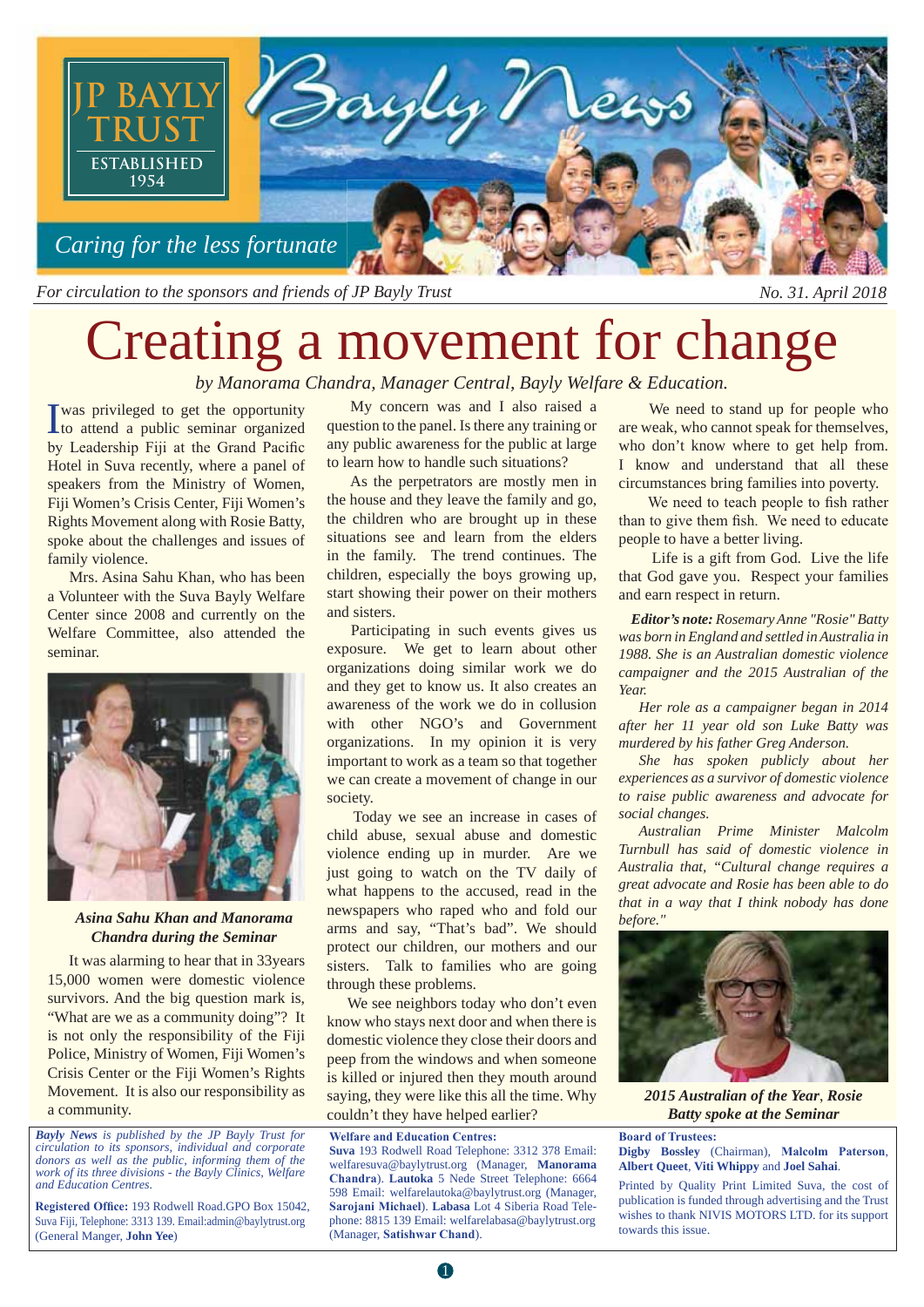## Services rewarded

*by Sarojani Michael, Manager Western, Bayly Welfare & Education.*

Avolunteer and a staff at the Lautoka Welfare Center were<br>
recognized for completing 20 years of service with the Centre. Elina Saurara and Tracey Beddoes were presented a Certificate of Appreciation as well as a cash reward of \$250.00 each by the JP Bayly Trust at a gathering of all Committee Members, Volunteers, staff and Doctors from the Bayly Clinic. Also present for the occasion on February 28th. 2018 was the General Manager and four Trustees who travelled from Suva.

 Elina also known as *Bubu Elina* and a retired Nurse has been a volunteer for just over 20 years and at 76 years of age, is the oldest in the group. Her experience in this field is indeed put to good use when it comes to counseling our recipients, both young and old alike.

 Topics on health care, teenage pregnancies and peer pressure, Elina ensures that everyone understands and comprehends with it. She is available whenever I call upon her to accompany me during case visits. And she always says, "One call does it all. Just give me a call and I will be there for you".

 On receiving the award Elina remarked, "I never expected anything like this. When Mr. Bossley called our names, I thought he was going to ask us to leave Bayly! LOL. Although it was a real shock, I took a seat in front and felt very humbled. *Vinaka* to the Trustees for acknowledging me".

 Tracey forever has a welcoming smile for anyone coming to the Center and nothing is a bother for her. Without guidance from this young woman I would have found it difficult in dealing with our recipients but over the years, I have learnt to address these issues. She gives 101 percent of herself and for this I will always be ever so grateful to her.

 Asked to comment on the award Tracey stated, "It was such a surprise! I was very happy and overwhelmed and proud to be the holder of my very own Garland …. My First One Ever. Thank you all so much".

 I am so blessed to have these two women in our Bayly Team in Lautoka.



*Tracey Beddoes (left) and Elina Saurara (right) with their* **Certificates, flanking the Manager Western Sarojani Michael** 

### Lady Committee member in Labasa

The Labasa Bayly Welfare Committee has a new lady Committee member after a lapse of many years. Susana Dilesia was recently invited by the Labasa Committee to come on board which she gladly

accepted. She is married with four children and is a teller with the ANZ Bank in Labasa where she has been for the past five years.



*New Labasa Committee member Susana Dilesia*

 Susana told *Bayley News*, "I had always wanted to join a service organization and my dream came true when I was approached by Satishwar Chand, Manager of the Bayly Welfare Labasa if I wished to volunteer some valuable time towards charity.

I had done some volunteer work in packing food rations for the Center with other Bank staff last year and after seeing their work I did not hesitate to say yes".

 "I always have been passionate of helping, especially the needy people in our Labasa community where I was brought up. My belief is that if I cannot give money or other material things which I have, I can give my time to help others".

 "I am looking forward to work with this organization in bringing a change to the people of our beloved community. *Vinaka Vakalevu* to those who had the trust and faith in me to give me a chance to become a Bayly member. God bless you all".

 The Trustees and management welcome Susana and wish her well in her deliberations and engagement with the activities of the Center in Labasa.

### Leadership development

General Manager John Yee has been selected together with 29 others to participate in the 2018 Leadership Fiji programme which commenced in early March and concludes in November. He was nominated by the Board of the JP Bayly Trust.

 Leadership Fiji is aimed specifically to develop and enhance the quality of future leaders through skills development and building relationships characterized by respect, trust and understanding amongst individual leaders representing diverse elements which make up the Fiji community.

 During the nine months the thirty participants will get a better appreciation of various aspects of what makes the country "tick" including Human Rights & the Media, Law & Order, Machinery of Government, Alternative Agriculture, Poverty & Social Welfare, Fiji's Economy & Infrastructure, Education, Health & Tourism etc.

 There will be several eminent resource persons as guest speakers with visits to the Sugar Mill and Gold Mines as well as a visit to the North. Three weekend retreats have been planned for the opening, midyear and closing and attendance at these is mandatory. In addition the programme will engage participants for two full days per month.

 The graduation is in November and all the very best to John from the Trustees, Managers, staff, Volunteers and Committee members in Suva, Lautoka and Labasa. The programme is now in its 17<sup>th</sup> year having commenced in 2001.



*Trust General Manager John Yee*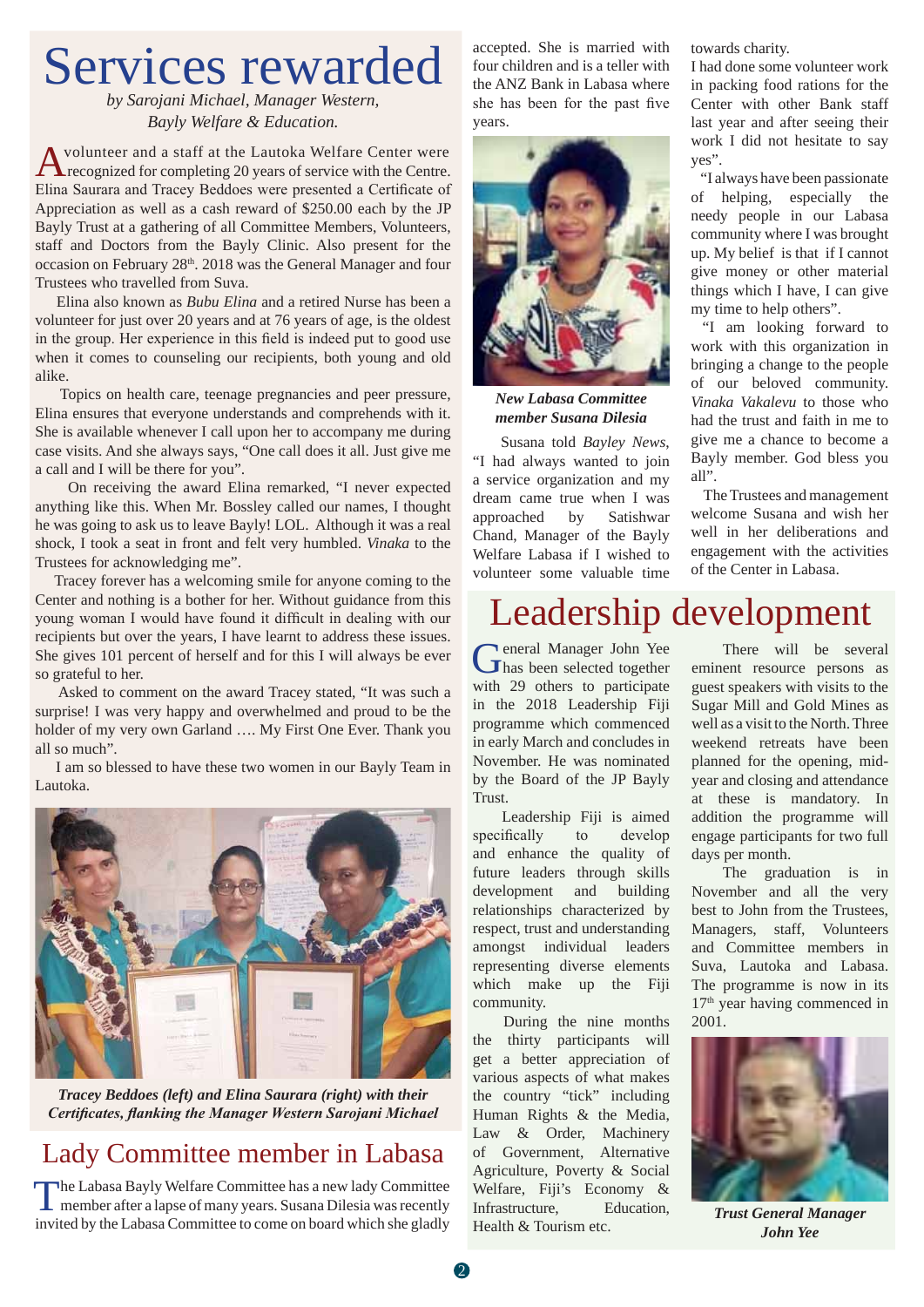### A Milestone in Medical care *"a sense of enormous achievement..particularly with our welfare patients".*

#### *by Joel Sahai*

In a career spanning around 45 years, he has been with the Lautoka<br>IP Bayly Clinic since it opened in 1987 and continues to operate JP Bayly Clinic since it opened in 1987 and continues to operate his medical practice there for the past 31 years, the longest serving medical practitioner with the Trust.

 Born and bred in Nadi where he still resides with his family, Dr. Davendra Nandan was given a scholarship to enter Natabua High School in Lautoka where he completed his New Zealand University Entrance examination and was then awarded a Fiji Government scholarship to undertake medical studies at the Fiji School of Medicine.

 Here he was awarded the Desai Prize for the Highest Aggregate marks in the 1<sup>st</sup>. year and won a Gold medal in Physiology a year later. After three years in the Medical School, Dr. Nandan won a Commonwealth scholarship to study at the Grant Medical College in Bombay, India where he graduated with an MBBS degree in 1974.



*A patient consulting with Dr. Davendra Nandan in his Lautoka surgery*

 On returning to Fiji, he commenced an internship at the CWM Hospital in Suva before going into private practice in 1976 and in the same year, passed the requirements of the Educational Commission for Foreign Medical Graduates (ECFMG) which assesses the readiness of international medical graduates to enter fellowship programs in the United States.

 For the next two years from 1984, having been awarded a German Government fellowship to study Dermatology in West Germany, Dr. Nandan attended the Universities of Free Berlin, Johann Guttenberg of Mainz and Humburg and acquired skills in Dermatology, Venerology, Mycology, Virology, Andrology, Skin Surgery and Cryosurgery for which he was awarded a Certificate.

 On the institutional and administrative aspects of his career, he served as President of the Fiji Medical Association for three years from 1987 and at the same time was a member of the Fiji Medical Council. He is a Fellow of the Fiji College of General Practitioners, former President of the Nadi Medical Association, Chairman of the Board of Governors of Nadi College and a member of the Rotary Club of Nadi.

 His wife Saras is also a medical practitioner with her surgery in Nadi and they have two adult children. He lists his current interests as walking, yoga and is also an avid reader.

 Dr. Nandan remarked, "Working at the Bayly Clinic has been tiring but very rewarding in terms of job satisfaction. The fact that one is able to help the poor and continue the ideals of Mr. Bayly is an added bonus. To see children that I have treated in the last 31 years grow up and become Doctors, Lawyers, IT professionals etc. gives one a sense of enormous achievement and a sense of having helped - particularly with our welfare patients".

"I think the biggest influence in my life has been my wife. She is the rock to which my ship has been safely tethered"!

### "Hats off to Bayly Welfare & Education, Lautoka." *"....my life was a series of fetching the pail of water up the hill".*

Bula!!!! Welcome to reality! A place where every kid wants to grow up before their time and a place where every adult wants to change back time.

 In this chaos of greed, jealousy and overconsumption, we seem to have lost the joy of love, humility, hard work and self identity.

 I, like many of you who have been through unfair trials can understand that it is easier to give up sometimes than to get back up after falling down for the nth (an indefinite) time. I can understand, yes! However I do not agree. Every time that you fall, you learn a little bit more about yourself. Do you heal fast? Is the ground hard or soft? Does it take you more time than others to get back on your feet? When you realise how much wiser failure has made you, only then can you fully appreciate your success.

 Like many of us who come to the Bayly Welfare Centre, my life was a series of fetching the pail of water up the hill. Some hills were really steep and some just a fun hike. However, it is these climbs through life that made me stronger and motivated to finish my University studies.

 I am a 23 year old Marine Science graduate from the University of the South Pacific and am currently employed as a Marine Scientist at a 5 star Resort. I would like to sincerely thank the Bayly Trust for financially and emotionally stabilizing my academic career so that I could accomplish some of the phenomenal works that are expected of young youth leaders.



**Anastasha Savura in Washington DC** 

 My mum had always and continues to tell me to follow my dreams and I still believe that is the best advice anyone has ever given me to date. Education is important. Education is a NEED. Education is the core foundation for a future. However, education should not be molded to that of society's conceptions of what it should be. For example, farming is a multi-million dollar industry; everyone wants to be a doctor or a lawyer to fit in the high class white collar society.